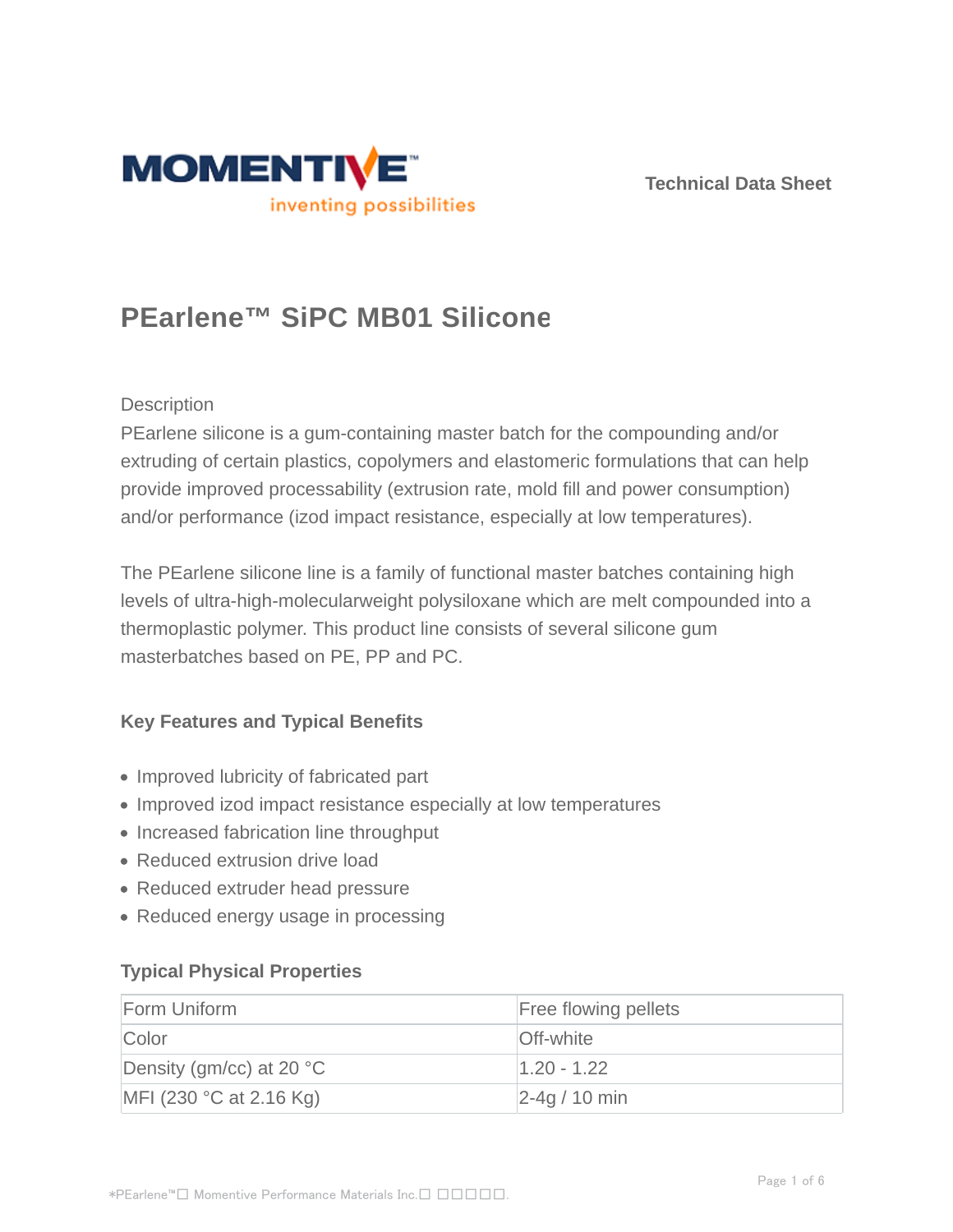| Siloxane Content, % | 30                          |
|---------------------|-----------------------------|
| <b>Odor</b>         | <b>Essentially odorless</b> |
| Solubility in Water | Insoluble                   |
| Melting Point, °C   | 270                         |

 Typical properties are average data and are not to be used as or to develop specifications.

# **Polymer Modification:**

PEarlene SiPC MB-01 silicone (PC: polycarbonate carrier)

These masterbatches modify the rheological characteristics of the resin or compound, which can allow for increased throughputs in production as well as a reduction in the drive torque and machine head pressure, and at increased levels can improve the surface appearance of the fabricated part and lower the coefficient of friction (CoF) on finished parts. It can also noticeably improve fine molded details and mold release. Typical usage levels are from 0.2% to 1.6% by weight of silicon gum.

Select the carrier compatible with your formulation or check with Momentive Performance Materials for detailed information.

#### **Potential Applications**

PEarlene silicone gum-containing masterbatches are free-flowing, dry, pelleted materials and excellent candidates to consider for compounding operations and extrusion-based fabrication processes including:

- Wire and cable extrusion,
- Pipe extrusion,
- Injection and compression molding,
- Blown and cast film.
- Foaming operations (closed and open cell as well as structural); thermoforming.

These masterbatches have shown to be effective in polyolefins (PP, PE and their copolymers) as well as EVA, nylon and PC. The product is manufactured to not contain any halogens.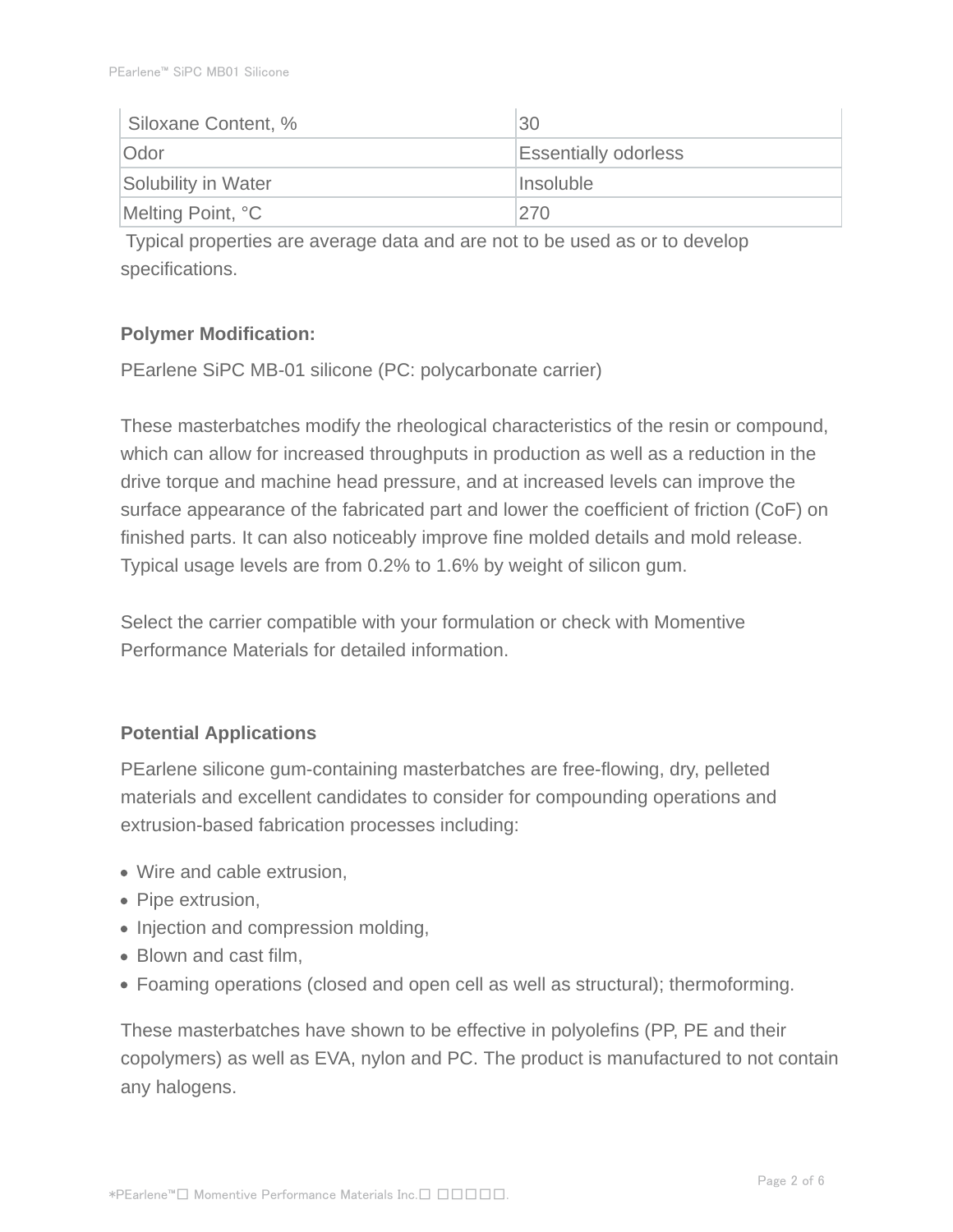Improper mixing or the use of the wrong type or wrong level of additive will not result in the expected performance enhancements.

#### **General Considerations for Use**

Generally, PEarlene silicone gum masterbatches can be added to the resin or compound during the final melt extrusion or fabrication step, and typically processed on conventional equipment under the same processing conditions recommended for the base resins and/or compounds. While no special conditions or process modifications are generally required, PEarlene silicone gum masterbatches must be melt processed under conditions that will assure a high level of homogeneity in the final product.

At addition levels between 0.2% to 1.6% of PEarlene silicone masterbatches by weight of silicone gum, the resin and/or compound will typically be rheologically modified, which can enable better mold flow and fill, replication of fine mold details with more precision, and easier part release without the need for a separate mold release agent.

The addition of PEarlene silicone gum masterbatches typically will improve the coefficient of friction (CoF) of the final part, enhance the surface finish, abrasion resistance, and mar resistance of the fabricated part and render the final part less subject to warpage. Generally, the tensile and elongation properties of the final products will only be slightly affected by the PEarlene silicone gum masterbatches, even at the highest recommended level of addition, and the impact resistance will be improved especially at low temperatures. The product is essentially odorless and colorless (though some grades are off-white), and will normally not affect the odor or color of the material it is added to, also after final fabrication.

Process benefits may include an increase in throughput and a reduction in machine torque and pressure in screw slippage, potentially lowering manufacturing variable costs. The process may also benefit from less frequent shut downs for screw, screen, die and tooling cleanup, as well as less effort being required for the cleaning of machine parts.

Please note that it might be necessary to increase the extrusion speed and reduce machine temperature settings to achieve the full benefit of the additional throughput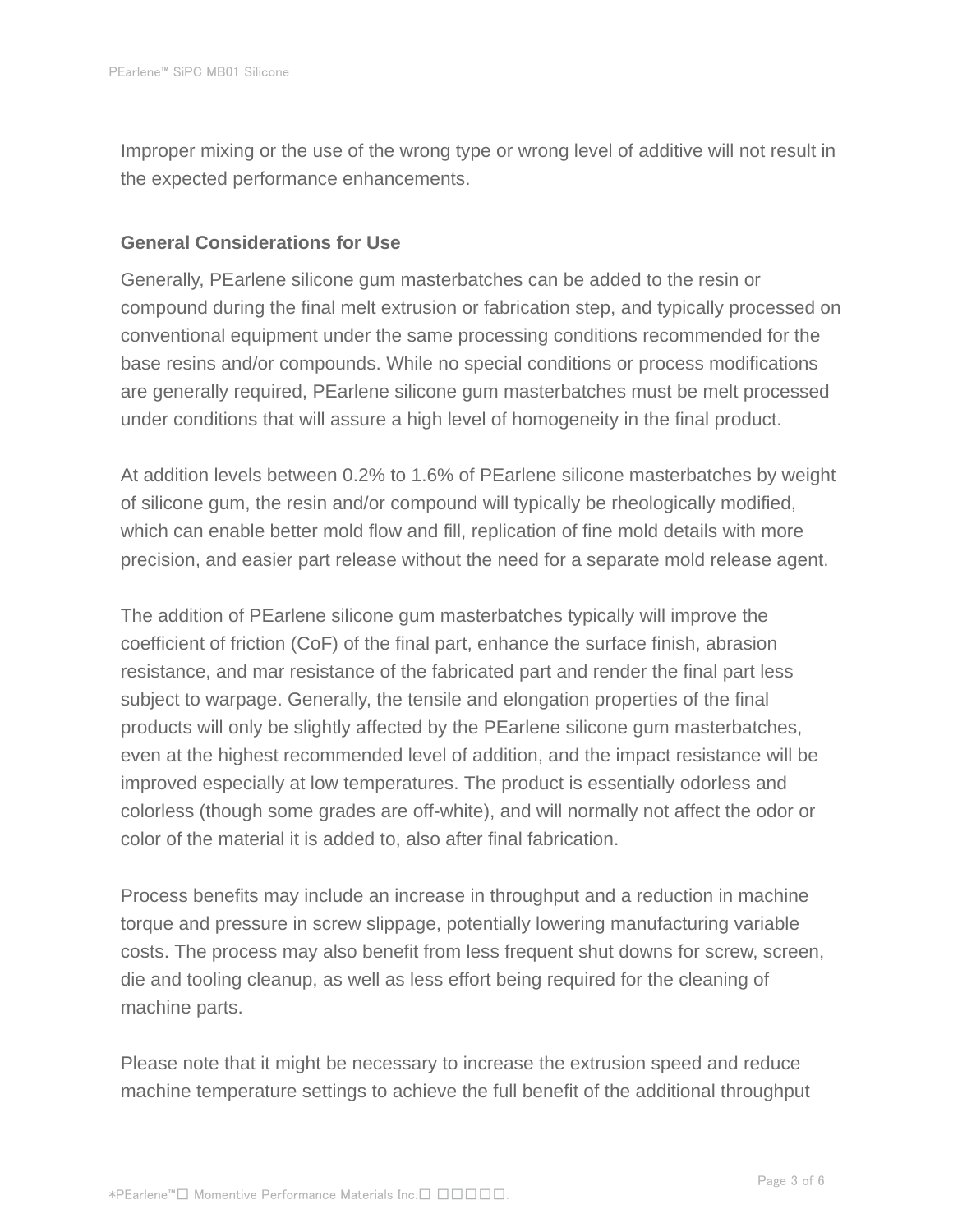when using these masterbatches.

Compounds containing PEarlene silicone masterbatches may be available from your resin or compound supplier.

# **Patent Status**

여기에 포함된 어떠한 내용도 관련 특허가 없음을 의미하거나 특허 소유자의 허가 없이 특허에서 다루는 발명을 실행하기 위한 허가, 유도 또는 권고를 구성하는 것으로 해석되 어서는 안됩니다.

# **Product Safety, Handling and Storage**

Customers should review the latest Safety Data Sheet (SDS) and label for product safety information, safe handling instructions, personal protective equipment if necessary, emergency service contact information, and any special storage conditions required for safety. Momentive Performance Materials (MPM) maintains an aroundthe-clock emergency service for its products. SDS are available at www.momentive.com or, upon request, from any MPM representative. For product storage and handling procedures to maintain the product quality within our stated specifications, please review Certificates of Analysis, which are available in the Order Center. Use of other materials in conjunction with MPM products (for example, primers) may require additional precautions. Please review and follow the safety information provided by the manufacturer of such other materials.

# **Limitations**

Customers must evaluate Momentive Performance Materials products and make their own determination as to fitness of use in their particular applications.

**Contact Information** Email commercial.services@momentive.com

**Telephone**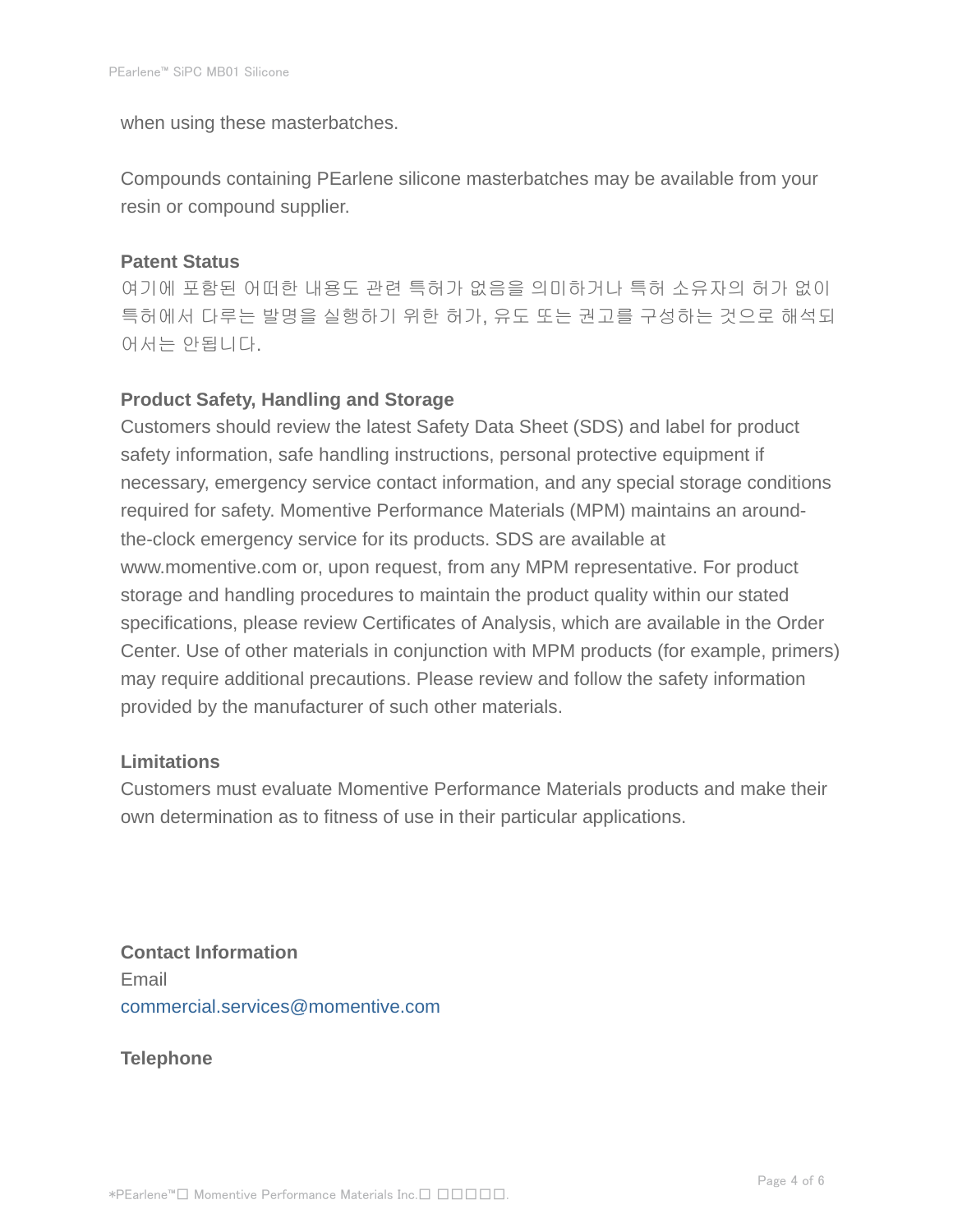| <b>Latin America</b> | <b>EMEAI- Europe, Middle</b><br>East, Africa & India | <b>ASIA PACIFIC</b> |
|----------------------|------------------------------------------------------|---------------------|
| <b>Brazil</b>        | <b>Europe</b>                                        | <b>China</b>        |
| +55 11 4534 9650     | +390510924300                                        | 800 820 0202        |
| <b>Direct Number</b> | Direct number                                        | Toll free           |
|                      |                                                      | +86 21 3860 4892    |
|                      |                                                      | Direct number       |
| <b>Mexico</b>        | India, Middle East &                                 | Japan               |
| +52 55 2169 7670     | <b>Africa</b>                                        | +81 3 5544 3111     |
| <b>Direct Number</b> | + 91 44 71212207                                     | Direct number       |
|                      | Direct number*                                       |                     |
|                      | *All Middle Eastern                                  | <b>Korea</b>        |
|                      | countries, Africa, India,                            | +82 2 6201 4600     |
|                      |                                                      |                     |

For literature and technical assistance, visit our website at: www.momentive.com

#### **DISCLAIMER:**

**THE MATERIALS, PRODUCTS AND SERVICES OF MOMENTIVE PERFORMANCE MATERIALS INC. AND ITS SUBSIDIARIES AND AFFILIATES (COLLECTIVELY "SUPPLIER"), ARE SOLD SUBJECT TO SUPPLIER'S STANDARD CONDITIONS OF SALE, WHICH ARE INCLUDED IN THE APPLICABLE DISTRIBUTOR OR OTHER SALES AGREEMENT, PRINTED ON THE BACK OF ORDER ACKNOWLEDGMENTS AND INVOICES, AND AVAILABLE UPON REQUEST. ALTHOUGH ANY INFORMATION, RECOMMENDATIONS, OR ADVICE CONTAINED HEREIN IS GIVEN IN GOOD FAITH, SUPPLIER MAKES NO WARRANTY OR GUARANTEE, EXPRESS OR IMPLIED, (i) THAT THE RESULTS DESCRIBED HEREIN WILL BE OBTAINED UNDER END-USE CONDITIONS, OR (ii) AS TO THE EFFECTIVENESS OR SAFETY OF ANY DESIGN INCORPORATING ITS PRODUCTS, MATERIALS, SERVICES, RECOMMENDATIONS OR ADVICE. EXCEPT AS PROVIDED IN SUPPLIER'S STANDARD CONDITIONS OF SALE, SUPPLIER AND ITS REPRESENTATIVES SHALL IN NO EVENT BE RESPONSIBLE FOR ANY LOSS RESULTING FROM ANY USE OF ITS MATERIALS, PRODUCTS OR SERVICES DESCRIBED HEREIN.** Each user bears full responsibility for making its own determination as to the suitability of Supplier's materials, services, recommendations, or advice for its own particular use. Each user must identify and